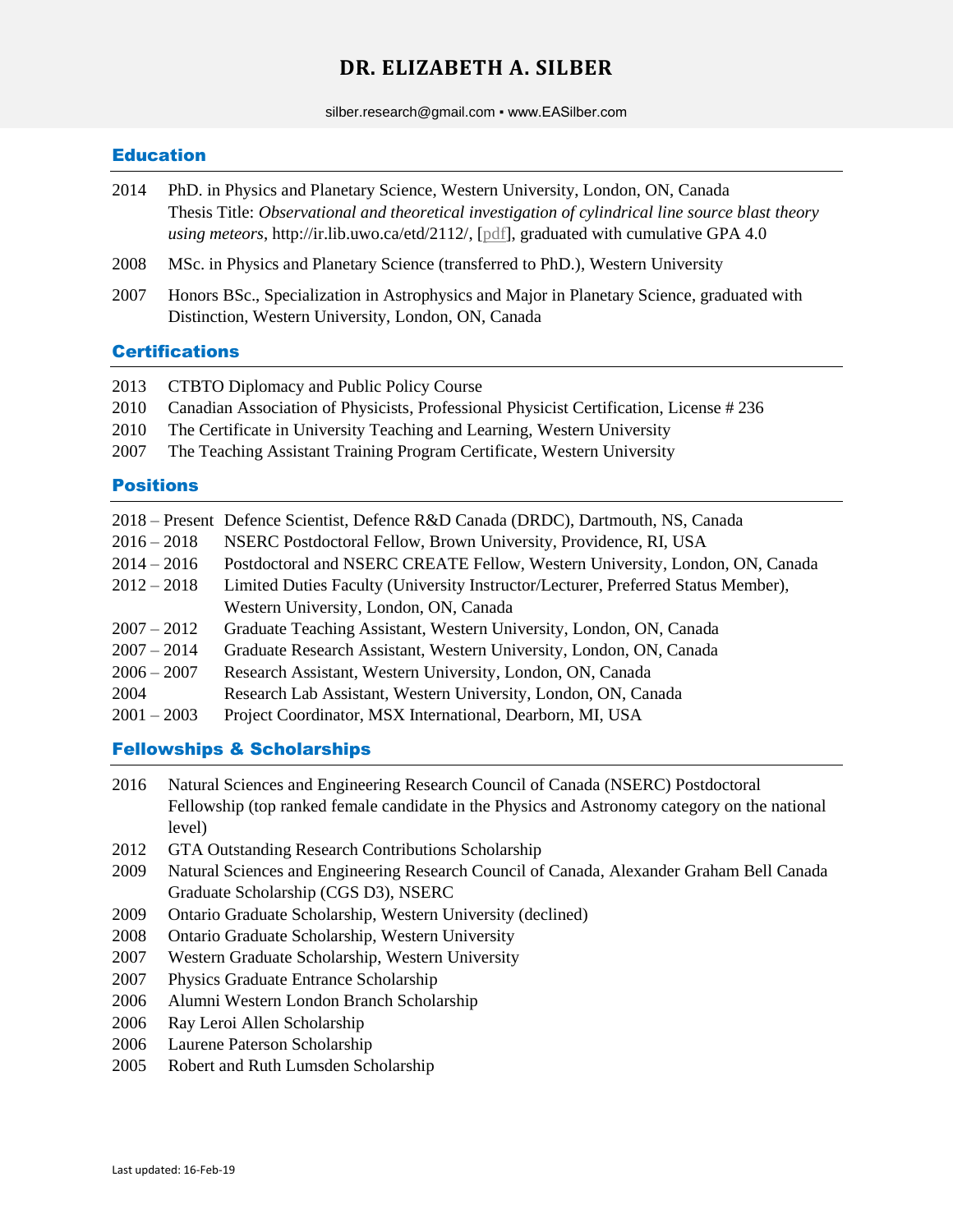### Awards

- 2016 Nominated for the prestigious NSERC-L'Oréal fellowship supplement as the top ranking female candidate in the Astronomy and Physics category on a national level
- 2015 Bridging the Gap III: Travel Award by the German Research Foundation
- 2014 Accepted as an NSERC CREATE Trainee within Centre for Planetary Science & Exploration at Western (CPSX); Technologies and Techniques for Earth and Space Exploration
- 2014 ITW2014 Conference Funding (CTBTO, Vienna)
- 2013 S&T 2013 Conference Funding (CTBTO, Vienna)
- 2013 CTBTO Award for Young Scientists and Engineers
- 2013 Meteoroids 2013 Conference Funding (NASA)
- 2013 The Graduate Research Award for Disarmament, Arms Control and Non-Proliferation, offered by The Simons Foundation and the International Security Research and Outreach Programme (ISROP) of the Department of Foreign Affairs and International Trade Canada (DFAIT)
- 2013 Western Graduate Thesis Research Award
- 2011 The Graduate Research Award for Disarmament, Arms Control and Non-Proliferation, offered by The Simons Foundation and the International Security Research and Outreach Programme (ISROP) of the Department of Foreign Affairs and International Trade Canada (DFAIT)
- 2011 Western Graduate Thesis Research Award
- 2010 CAP Best Student Presentation Honourable Mention Award, Finalist
- 2010 Meteoroids 2010 Conference Funding
- 2009 Nominated for the SOGS Teaching Assistant Award
- 2009 Western Graduate Thesis Research Award
- 2008 Faculty of Science Teaching Assistant Award of Excellence for the academic year 2007-08

## Academic and Professional Accomplishments

- Guest Editor for MDPI Atmospheres Special Issue "*Shock Wave Propagation and Dynamics and Its Effect on Planetary Atmosphere*"
- **Received the Certificate of Outstanding Contribution in Reviewing for 2018 by Icarus**
- Nominated for and featured in *[150 Days of Canadian Women in STEM](http://mailchi.mp/e8b69c140931/canwomenstem150-150-days-of-canadian-women-in-stem-week-29-wrap-up)* at *[hEr VOLUTION](http://www.hervolution.org/)*
- Authored Test bank and Power Point lectures for ASTRO 2nd Canadian Edition, Nelson Publishing
- Featured on Daily Planet Windsor Hum investigation
- Featured in scholarships publicity materials for the Western University
- Participated in the debates on non-proliferation and disarmament issues (the Department of Foreign Affairs and International Trade Canada)
- Guest Physics Lecture (Western University)
- Nominated for the prestigious Vanier NSERC Scholarship as a student with the highest standing in the Department of Physics and Astronomy
- Dean's Honors List for the academic years 2004-05, 2005-06 and 2006-07
- Selected by the Department and featured in a brochure entitled Mathematical, Computational and Physical Sciences at Western

## Professional Activities and Service

- Lunar and Planetary Science Conference (LPSC) Program Committee Member (2019)
- NASA Grants review panellist (2016, 2017, 2018)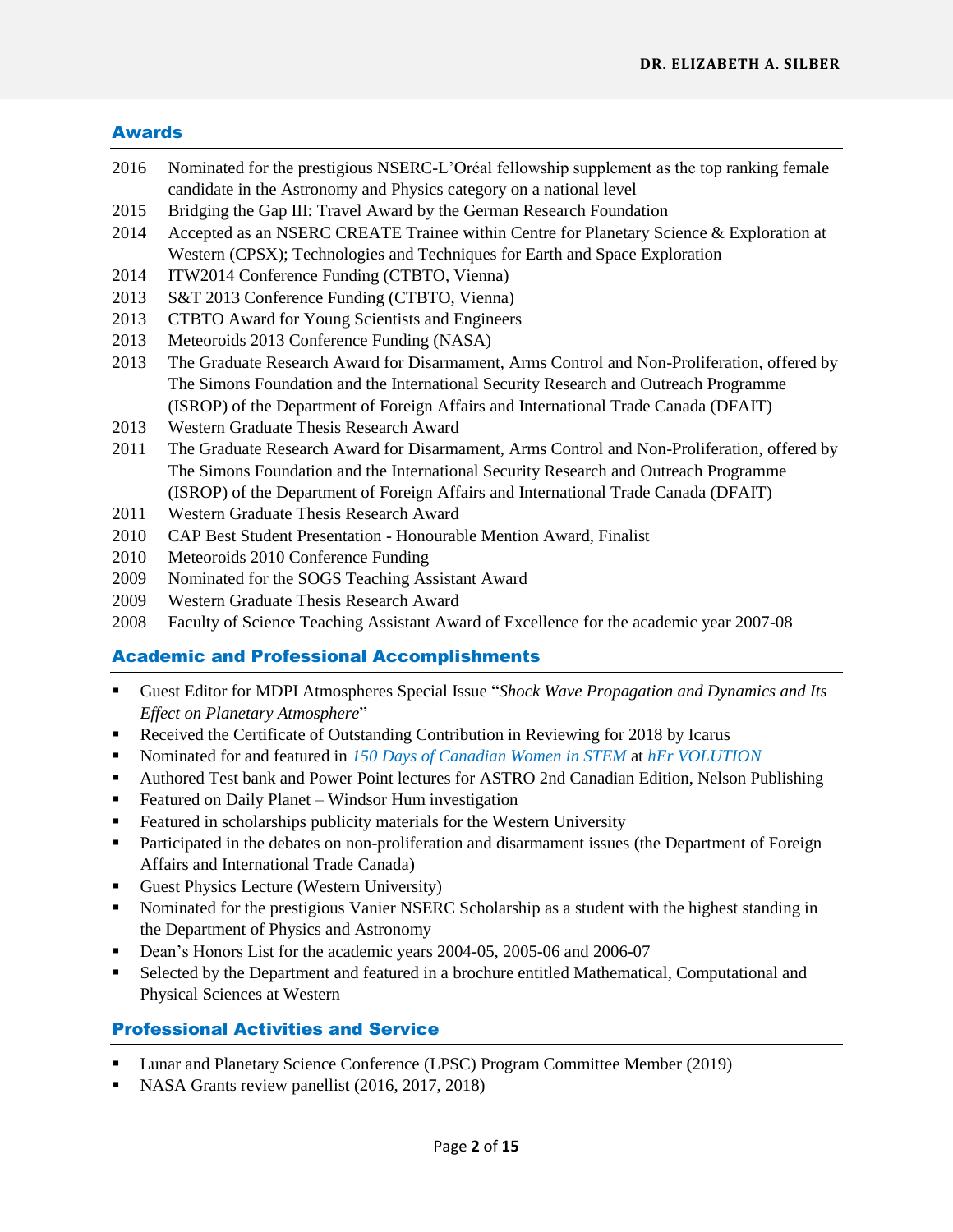- Reviewer for: Geophysical Journal International, Icarus, JGR Planets, JGR Space Science, Meteoritics & Planetary Science (MAPS), Assessment and Mitigation of Asteroid Impact Hazards (Springer book), Proceedings of the National Academy of Sciences of the United States of America PNAS)
- Conference session organizing committee for the European Planetary Science Congress 2018 (EPSC2018), Session: Observing and modelling meteors in planetary atmospheres (2018)
- MetSoc Conference 2017 (Santa Fe, 22-28 Jul, 2017) Session Chair
- Conference session organizing committee for the European Planetary Science Congress 2017 (EPSC2017), Session: Observing and modelling meteors in planetary atmospheres (2017)
- Planetary Crater Consortium Executive (elected position) (2016-Present) and Nomenclature Subcommittee member
- Dwornik Judge for student presentations at LPSC (2016)
- Supervised and mentored student volunteers through the Western Volunteer Program (2014-2016)
- Canadian Science Policy Conference Committee (social media, PR and outreach) (2014)
- **Physics & Astronomy Graduate Council, Chair (elected position) (2011 2014)**
- Science Award for Excellence in Graduate Student Mentoring Committee (2012)
- National Scholarship Selection Committee (2011)
- Physics & Astronomy Graduate Council Representative (elected position), Webmaster and Cofounder (2009 – 2011)
- Graduate Representative on the Departmental Graduate Affairs Committee (2011 2012)
- Volunteer Photographer for the Department  $(2010 2013)$
- GTA Political Action and Social Justice Committee, Chair (2011)
- Student Organizer for the Physics and Astronomy Alumni Reception (2011)
- Radio Interview,  $106.9$  The X (2011)
- Student Representative for the External Undergraduate Academic Review Committee (2011)
- Volunteer for the CASCA 2011 Conference
- Undergraduate Academic Review Student Representative Committee (2010)
- Participated in filming of National Geographic Channel show on meteors (Naked Science: Alien Fireballs) as an infrasound expert (2010)
- "Ask the Expert" Scholarship Help Session Advisor (2010)
- Conducted Course Evaluations for the Department of Physics & Astronomy (2008 2011)
- GTA Union Scholarships Committee (2010)
- GTA Union Departmental Steward (2008 2010)
- Session Chair, Meteoroids 2010 Conference, Breckenridge, CO (2010)
- Graduate Representative on a Decanal Selection Committee (2010)
- Co-founder and President, Space Society of London (2008 2009)
- SOGS Department Councillor  $(2008 2009)$
- SOGS Elections Appeals Board Committee (2009)
- Uldge Regional Science Fair (2009)
- Represented Physics  $\&$  Astronomy Department on the Faculty of Science interviewing committee for candidates in the final competition for the position of Assistant Dean, Diversity and Outreach (2008)
- Volunteered for Faculty of Science Telephone Campaign on behalf of the Departments of Earth Science, and Physics and Astronomy (2008)
- Coordinated Departmental photoshoot for graduating students (2007)
- Session Chair, Undergraduate Physics Conference, Western University (2007)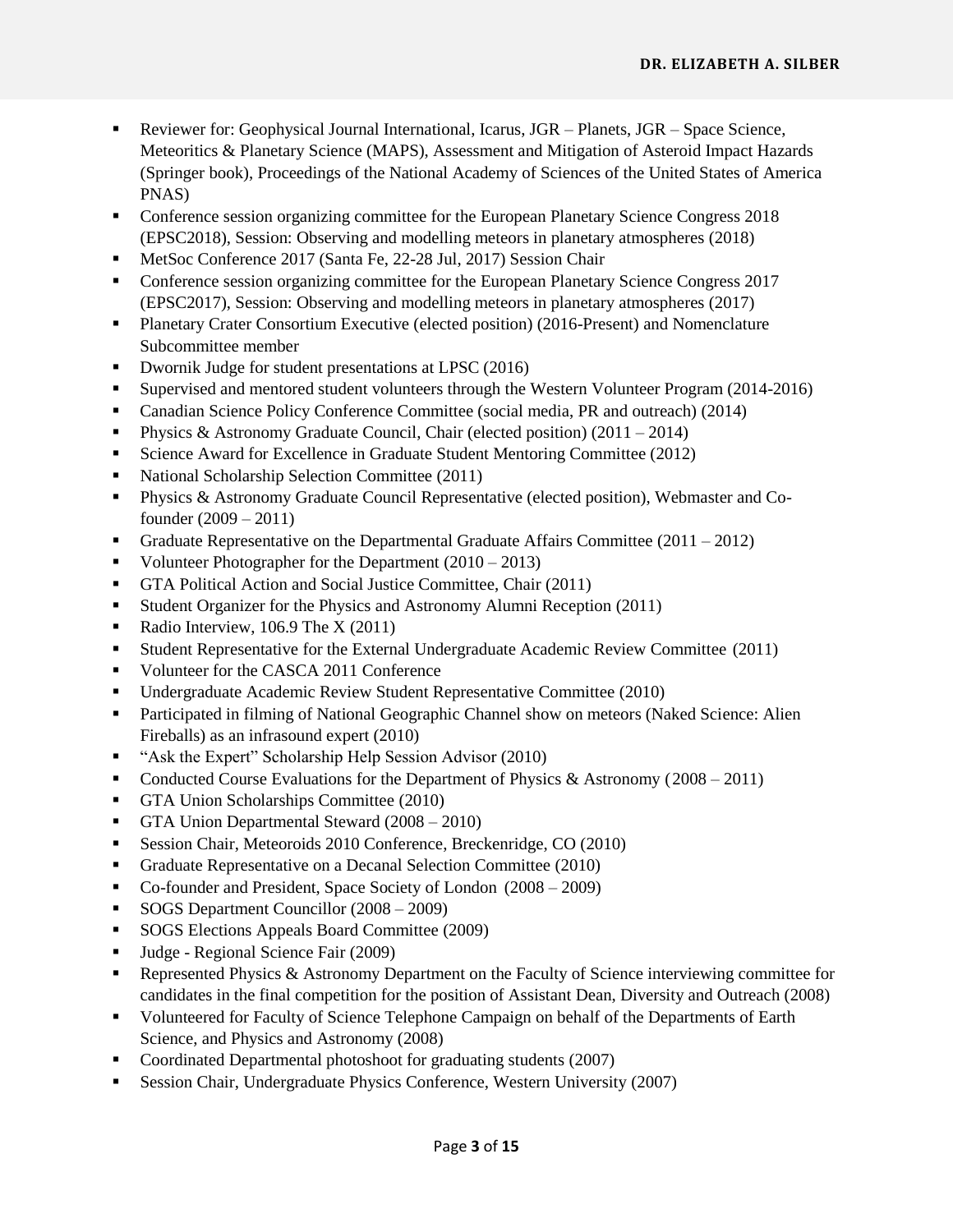**Department Representative – Fall Preview Open House at Western (2004 – 2005)** 

### Research Experience

#### **Defence Scientist**, Defence Research and Development Canada (2018 – Present)

Conducting research in the area of underwater and airborne acoustics (sensing, propagation and source characterization), shock waves, hypersonic impact hydrodynamics, shock wave propagation in solids, liquids and gasses, shock induced modification and transformation of materials, and shock wave interaction with planetary surfaces and atmospheres. Impact modeling with hydrocode *[iSALE](http://www.isale-code.de/)*; programming using Python, *MATLAB*, *FORTRAN*.

### **NSERC Postdoctoral Fellow**, Brown University (2016 – 2018)

Conducted research in the area of numerical modelling, shock waves, hypersonic impact hydrodynamics, shock wave propagation in solids, liquids and gasses, shock induced modification and transformation of materials, and shock wave interaction with planetary surfaces and atmospheres. Impact modeling with hydrocode *[iSALE](http://www.isale-code.de/)*; programming using Python, *MATLAB*, *FORTRAN*.

### **Postdoctoral and NSERC CREATE Fellow**, Western University (2014 – 2016)

Conducted research in the area of numerical modelling, shock waves, hypersonic impact hydrodynamics and shock wave interaction with planetary surfaces and atmospheres. Impact modeling with hydrocode *[iSALE](http://www.isale-code.de/)*; programming using Python, *MATLAB*, *FORTRAN*.

### **Graduate Research Assistant**, Western University (2007 – 2014)

Conducted interdisciplinary research in the area of shock wave dynamics, hypersonic propagation, infrasound propagation and modelling, and meteor physics. Performed both theoretical and experimental scientific investigation. Programming using *MATLAB*, *FORTRAN*, *IDL*.

*Experimental work:* Observational investigation and instrumental techniques in the area of bolide shock physics, astrometric and photometric observations and measurements of meteors, as well as detection and measurement of very low frequency acoustic (infrasound) waves produced by airblasts on a regional and global scale.

*Theoretical work:* Investigation and modelling of cylindrical line source produced by hypersonic projectiles, shock wave propagation in the atmosphere and acoustics with the focus on infrasound.

### **Research Assistant**, Western University (2006 – 2007)

Research in the area of infrasound (rocket and bolide infrasound); conducted literature reviews and surveys; prepared literature reviews; participated in proposal and report writing; gave scientific presentations; analyzed research results; developed a novel method for digitizing historical (1960-1972) infrasound records.

### **Research Lab Assistant**, Western University (2004)

Assisted with day-to-day operations in the Geology lab; prepared new rock specimens for upcoming courses; organized and filed scientific literature; used EndNote citation manager; compiled research results.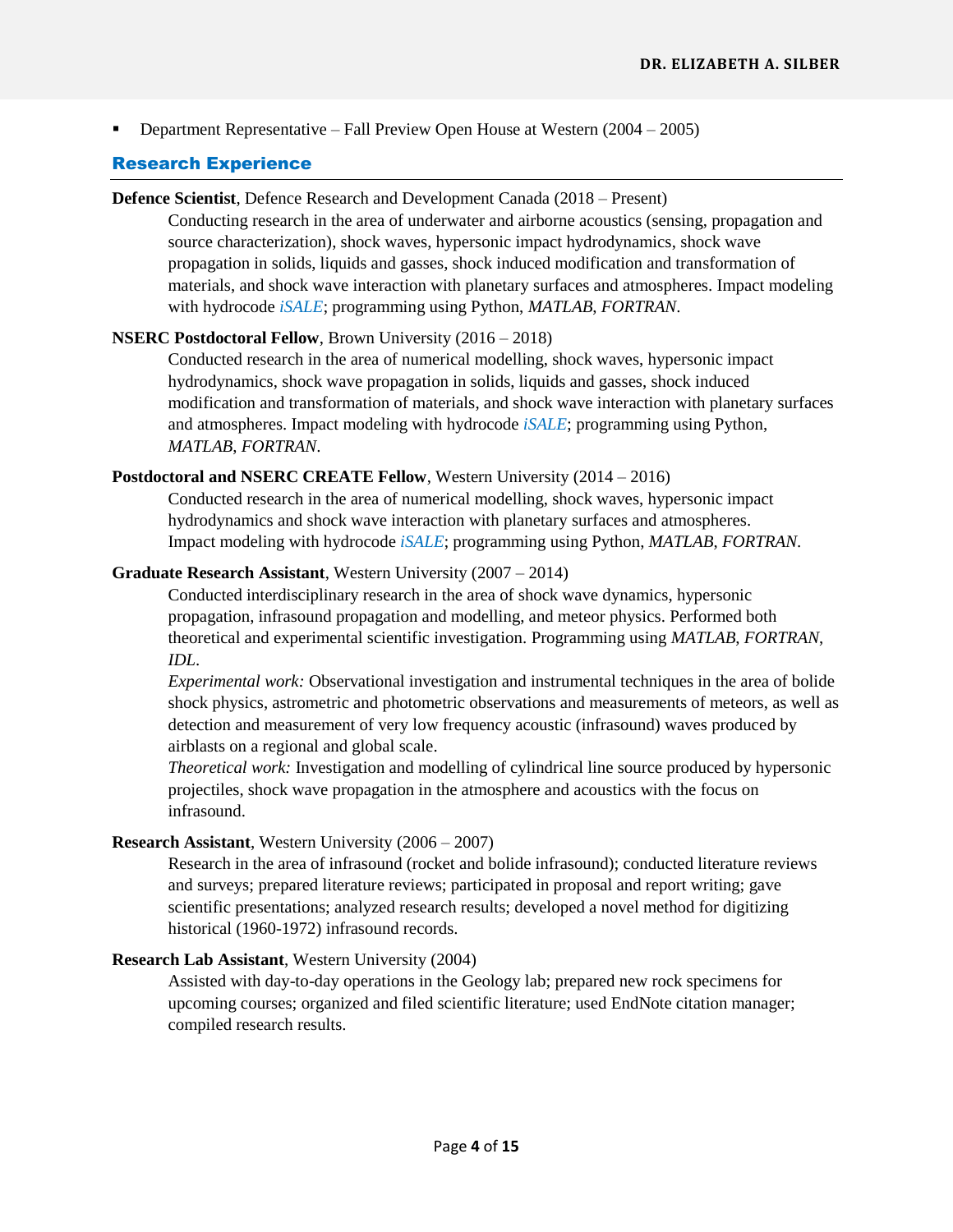## Teaching, Mentoring, and Leadership Experience

### **Limited Duties Faculty (University Instructor/Lecturer, Preferred Status Member)**, Western University (2012 – 2018)

The course instructor; responsible for all aspects of the course design, management and administration; developing course curriculum; responsible for teaching assistants; grade book maintenance; course design through OWL; designing and delivering lectures and course materials; designing on-line learning tools and materials; implementation of new teaching tools; planning, preparing and administering quizzes, test and exams. Developed and taught a new on-line astronomy course. Courses taught: Astronomy 1021, Astronomy 1021 (on-line), Astronomy 1011A (on-line), Physics 2070A/B, Earth Science 2232G (on-line), Astronomy 2232G (on-line)

## **Graduate Teaching Assistant**, Western University (2007 – 2012)

#### **Private Tutor** (math and astronomy), Western University (2004 – 2011)

#### **Webmaster**, Western University (2009 – 2013)

Created, designed and maintained websites for:

- Physics & Astronomy Graduate Council
- First Year Physics Labs
- Planetary Science and Meteor Physics Research Group
- **Fleet Manager and Project Coordinator**, MSX International, Dearborn, USA (2001 2003) Was directly involved in the day-to-day project management operations in a fast-paced environment; managed a team of 20+ people; was in charge of the complete fleet of preproduction vehicles and fleet operations; dealt with highly confidential information and trade secrets; used various computer applications; prepared reports and memos.

### Professional Development and Workshops

#### Computation and Business

- Mitacs Step: Writing Strategic Business Reports, Western University (March 1, 2016)
- An Introduction to R Workshop, Western University, London, Ontario (Oct 29, 2015)
- Crash Course Intro Inferential Statistics, Western University, London, Ontario (Oct 29, 2015)
- Ontario Summer School on High Performance Computing, Western University, London, Ontario  $(May 25 – 29, 2015)$
- Software Carpentry Workshop, Western University, London, Ontario (May  $11 13$ , 2015)
- Wind Profiler Radar Workshop, Environment Canada, Toronto (2011)
- Public Speaking for Impact (July 10, 2007)

### Teaching and Mentoring

- eLearning Lunch and Learn: Teaching With Social Media, Western University (February 12, 2015)
- Where Do I Start When Teaching Online? On-Line Learning: Best Practices, Opportunities and Challenges, Teaching Support Centre, Western University (February 8, 2013)
- Completed the Teaching Mentor Program for Graduate Students through the Teaching Support Centre (November 2009)
- Teaching Mentor Program for Graduate Students (October 9, 2008)
- Providing Effective Feedback on Student Writing (July 24, 2008)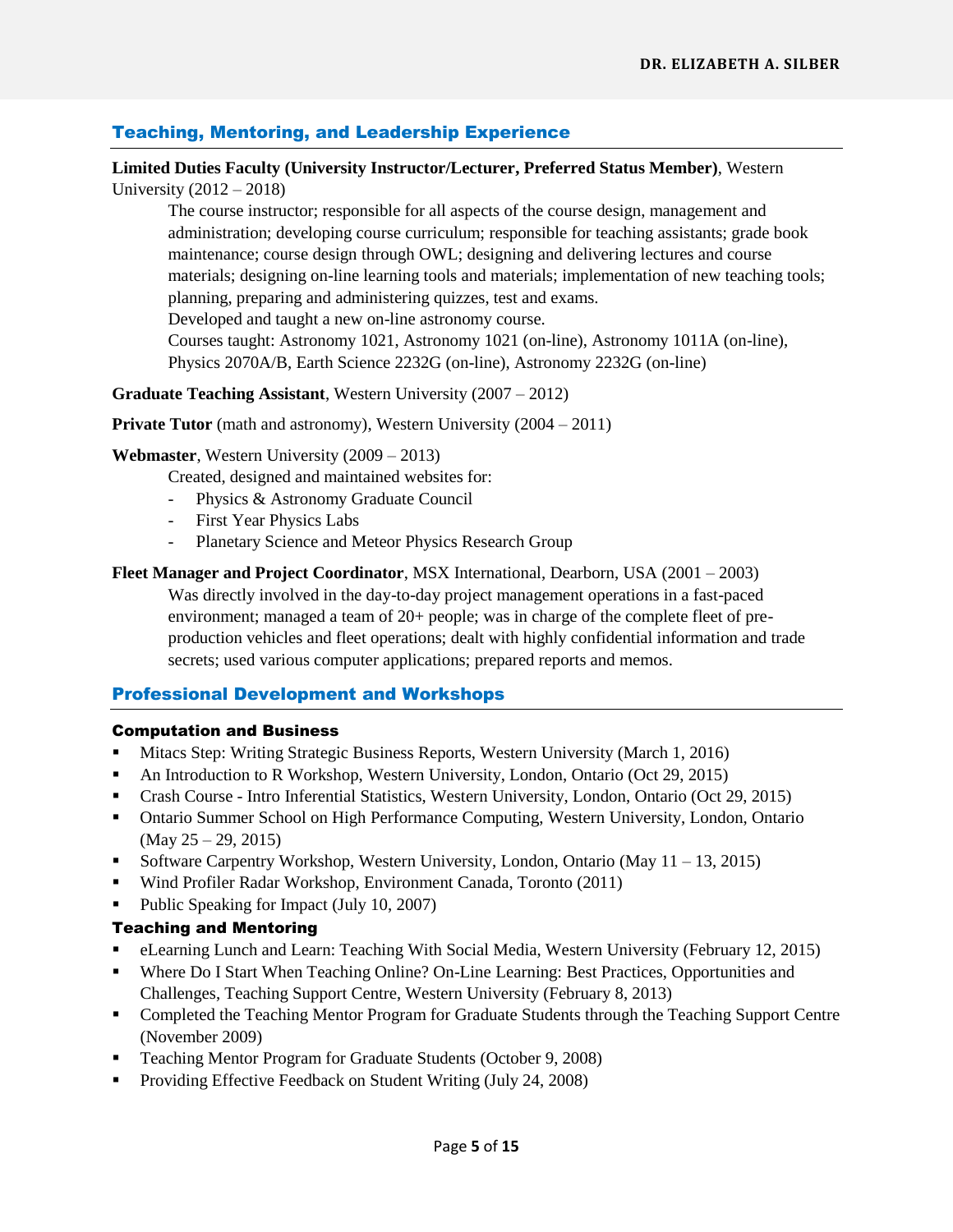- Integrating Service-Learning into the University Experience (March 28, 2008)
- Teaching Critical Thinking, Part 1 (March 6, 2008)
- The Teaching Assistant / TA Supervisor Relationship (February 8, 2008)
- Fostering Active Learning in the Classroom (February 1, 2008)
- Public Speaking in the Classroom (July 24, 2007)

### Social Issues and Policy

- Student Transitional Executive Program (STEP)
	- o The Ethics of Health Care
	- o Prostitution and Narcotic Addiction: A Stark Reality
	- o Prison Conditions and Reform in Ontario
	- o The State of Human Rights in Ontario

## Space Mission Experience

- 2015 CanMars MSR Analogue Mission (Nov  $16 27$ , 2015) served as Tactical Lead for the mission. This was a Mars Sample Return Analogue Mission carried out in partnership between the Canadian Space Agency, MacDonald, Dettwiler and Associates Ltd. (MDA), and the Centre for Planetary Science and Exploration (CPSX) at the University of Western Ontario, as part of the NSERC CREATE project 'Technologies and Techniques for Earth and Space Exploration'
- HiRISE (MRO) assisted to CIPP (Co-Investigator Pay Period) in mission planning, target selection, scientific rationale, image validation, caption writing, participation in HiRISE Operations telecons;  $(June - July, 2015)$
- **CREATE-Canadian Space Agency Analogue Mars Rover Mission served on the Science Team**  $(Aug 11 - 25, 2014)$

## Peer Reviewed Journal Articles

*(807 citations [Google Scholar] as of Feb 2019), h-index: 11, i10-index: 11 PDFs available as hyperlinks in text and at www.easilber.com*

## In Revision and/or Submitted Works

 Wiggins, S. E., Johnson, B. C., Bowling, T. J., Melosh, H. J., Silber, E. A. (2018) Impact Fragmentation and Development of the Lunar Regolith, to be submitted to JGR – Planets, in revision

## Published Works

- Osinski, G. R., **Silber, E. A.**, Clayton, J, Grieve, R. A. F., Hansen, K., Johnson, C. L., Kalynn, J., Tornabene, L. L. (2018) *Transitional impact craters on the Moon: Insight into the effect of target lithology on the impact cratering process*, MAPS, 1-19, doi: 10.1111/maps.13226
- Osinski, G. R. ... Silber, E. A. ... (62<sup>nd</sup> of 72 authors) (2018) *The CanMars Mars Sample Return Analogue Mission,* Planetary & Space Science special issue, doi: 10.1016/j.pss.2018.07.011
- **Pilles, E. A., ... Silber, E. A.** ... (13<sup>th</sup> of 14 authors) (2018) *Exploring new models for improving planetary rover operations efficiency through the 2016 CanMars Mars Sample Return (MSR) Analogue Deployment*, Planetary & Space Science special issue, doi: 10.1016/j.pss.2018.10.001
- Galiazzo, M., **Silber, E. A.**, Dvorak, R. (2018) *The threat of Centaurs for terrestrial planets and their orbital evolution as impactors*, MNRAS, doi: 10.1093/mnras/sty2614 [\[pdf\]](http://astro.uwo.ca/~esilber/docs/2018_galiazzo-etal_centaurs.pdf)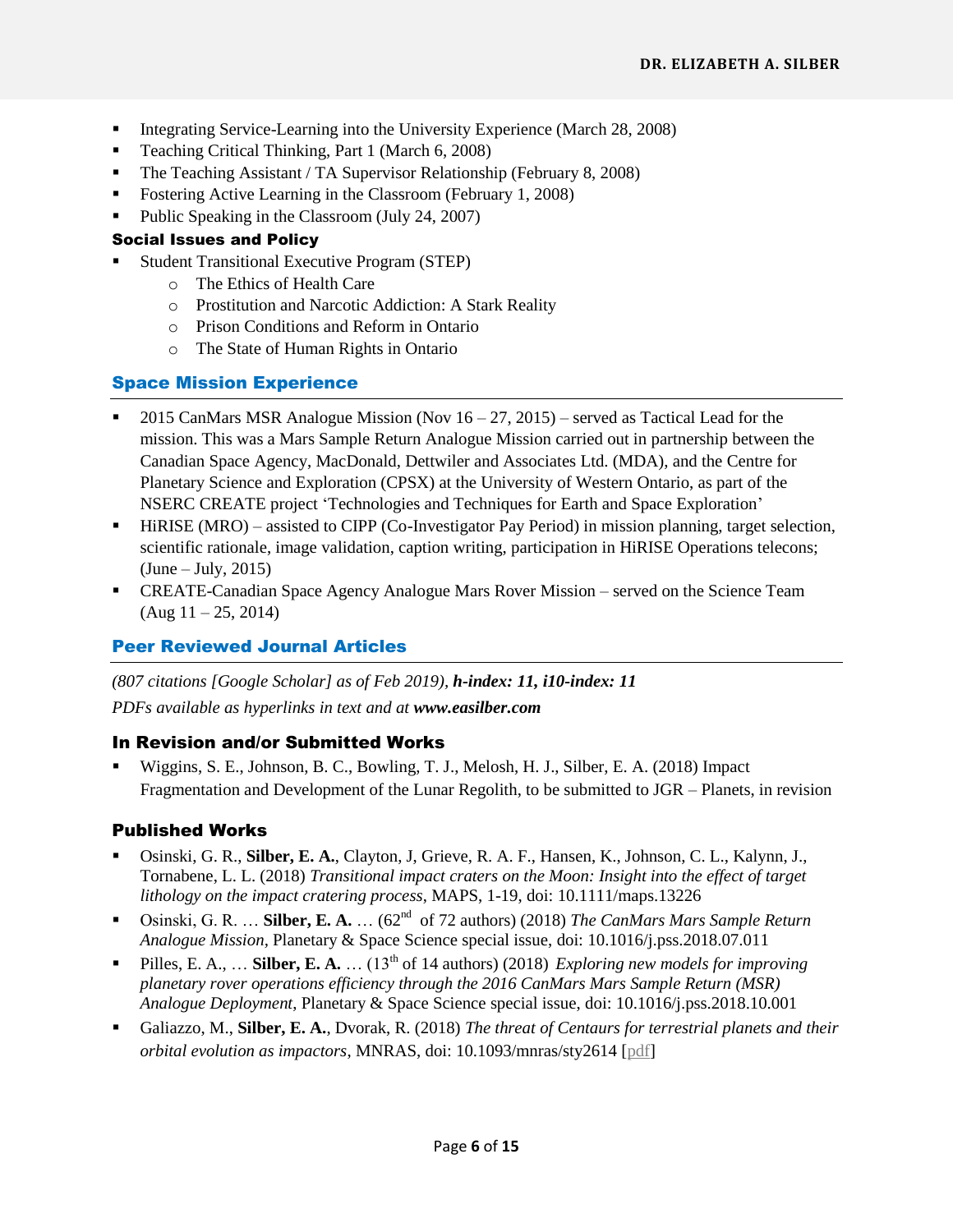- Moreno-Ibáñez, M., **Silber, E. A.**, Gritsevich, M., Trigo-Rodríguez, J. M. (2018) *Verification of the flow regimes based on high fidelity observations of bright meteors*, Astrophysical Journal, 863(2), 174, doi: 10.3847/1538-4357/aad334 [\[pdf\]](http://astro.uwo.ca/~esilber/docs/2018_mi-etal_regimes.pdf)
- **Silber, E. A.** (2018) *Deployment of a Short-Term Geophysical Field Survey to Monitor Acoustic Signals Associated with the Windsor Hum*, Earth and Planetary Physics, 2(4), 351-358, doi: 10.26464/epp2018032
- **Silber, E. A.**, Boslough, M., Hocking, W. K., Gritsevich, M., Whitaker, R. (2018) *Physics of Meteor Generated Shock Waves in the Earth's Atmosphere - A review*, ASR, **Invited Review**, doi: 10.1016/j.asr.2018.05.010 [\[pdf\]](https://arxiv.org/ftp/arxiv/papers/1805/1805.07842.pdf)
- **Silber, E. A.**, Niculescu, M., Butka, P., Silber, E. A. (2018) *Nitric oxide production by centimetre sized meteoroids and the role of linear and nonlinear processes in the shock bound flow fields*, Atmosphere, Linear to Non-Linear Flows in Atmospheric Processes Special Issue, 9(202), 1-21, doi: 10.3390/atmos9050202 [\[pdf\]](http://www.mdpi.com/2073-4433/9/5/202/pdf)
- **Silber, E. A.**, Johnson, B. C. (2017) *Impact crater morphology and the structure of Europa's ice shell*, JGR – Planets, 122, 2685-2701, doi: 10.1002/2017JE005456 [\[pdf\]](https://arxiv.org/pdf/1711.08997.pdf)
- **Silber, E. A.**, Osinski, G. R., Johnson, B. C., Grieve, R. A. F. (2017) *Effect of impact velocity and acoustic fluidization on the simple-to-complex transition of lunar craters*, JGR-Planets, 122, doi: 10.1002/2016JE005236, **paper featured in JGR - Planets** [\[pdf\]](http://astro.uwo.ca/~esilber/docs/2017_silber-etal_AF_transitional_craters.pdf)
- **Silber, E. A.**, Hocking, W. K., Niculescu, M. L., Gritsevich, M., Silber, R. E. (2017) *On Shock Waves and the Role of Hyperthermal Chemistry in the Early Diffusion of Overdense Meteor Trains*, MNRAS, 469(2), 1869-1882, doi: 10.1093/mnras/stx923 [\[pdf\]](https://arxiv.org/ftp/arxiv/papers/1704/1704.03830.pdf)
- Galiazzo, M. A., **Silber, E. A.** and Bancelin, D. (2017) *V-type Near-Earth asteroids: dynamics, close encounters and impacts with terrestrial planets*, Astronomical Notes, 1-10, doi: 10.1002/asna.201613273 [\[pdf\]](http://astro.uwo.ca/~esilber/docs/2017_galiazzo-etal_V-types.pdf)
- Caudron, C., Taisne, B., Perttu, A., Garcés, M., **Silber, E. A.**, and Mialle, P. (2016) *Infrasound and seismic detections associated with the 7 September 2015 Bangkok fireball*, Geoscience Letters, 3(1), 26. [\[pdf\]](http://astro.uwo.ca/~esilber/docs/2016_Bangkok.pdf)
- **Silber, E. A.** Brown, P. G. and Krzeminski, Z. (2015) *Optical Observations of Meteors Generating Infrasound: Weak Shock Theory and Validation*, JGR – Planets, 120(3), pp. 413-428, doi: 10.1002/2014JE004680 [\[pdf\]](http://astro.uwo.ca/~esilber/docs/2015_Silber-etal_Meteor_Infrasound_II.pdf)
- **Silber, E. A.** and Brown, P. G. (2014) *Optical Observations of Meteors Generating Infrasound – I: Acoustic Signal Identification and Phenomenology*, JASTP, Vol. 119, pp. 116-128, doi: 10.1016/j.jastp.2014.07.005 [\[pdf\]](http://astro.uwo.ca/~esilber/docs/2015_Silber-etal_Meteor_Infrasound_I.pdf)
- Jenniskens, P, ... **Silber, E. A.** ... (24<sup>th</sup> of 48 authors) (2013) *Fall, Recovery and Characterization of the Novato L6 Chondrite Breccia*, MAPS, 49(8), pp. 1388-1425 [\[pdf\]](http://astro.uwo.ca/~esilber/docs/2014_jenniskens-etal_Novato.pdf)
- Rybnov, Y. U. S., Popova, O. P., Kharlamov, V. A., Solov'yev, A. V., Rusakov, Y. U. S., Glukhov, A. G., **Silber, E.**, Podobnaya, E. D., Surkova, D. V. (2013) *Estimation of the energy of the Chelyabinsk bolide based on infrasound measurements*, Dynamic processes in geospheres. Issue 4: Collection of scientific papers (in Russian)
- Brown, P.G. and 32 authors (25<sup>th</sup> author) (2013) *A 500-kiloton airburst over Chelyabinsk and an enhanced hazard from small impactors*, Nature, 503, 238-241 [\[pdf\]](http://astro.uwo.ca/~esilber/docs/2014_brown-etal_Chelyabinsk.pdf)
- Borovicka, J., Toth, J., Igaz, A., Spurny, P., Kalenda, P., Haloda, J., Svoren, J., Kornos, L., **Silber, E.** Brown, P., Husarik, M. (2013) *The Košice meteorite fall: Atmospheric trajectory, fragmentation, and orbit*, Meteoritics & Planetary Science, 1-23 [\[pdf\]](http://astro.uwo.ca/~esilber/docs/2013_borovicka-etal_kosice.pdf)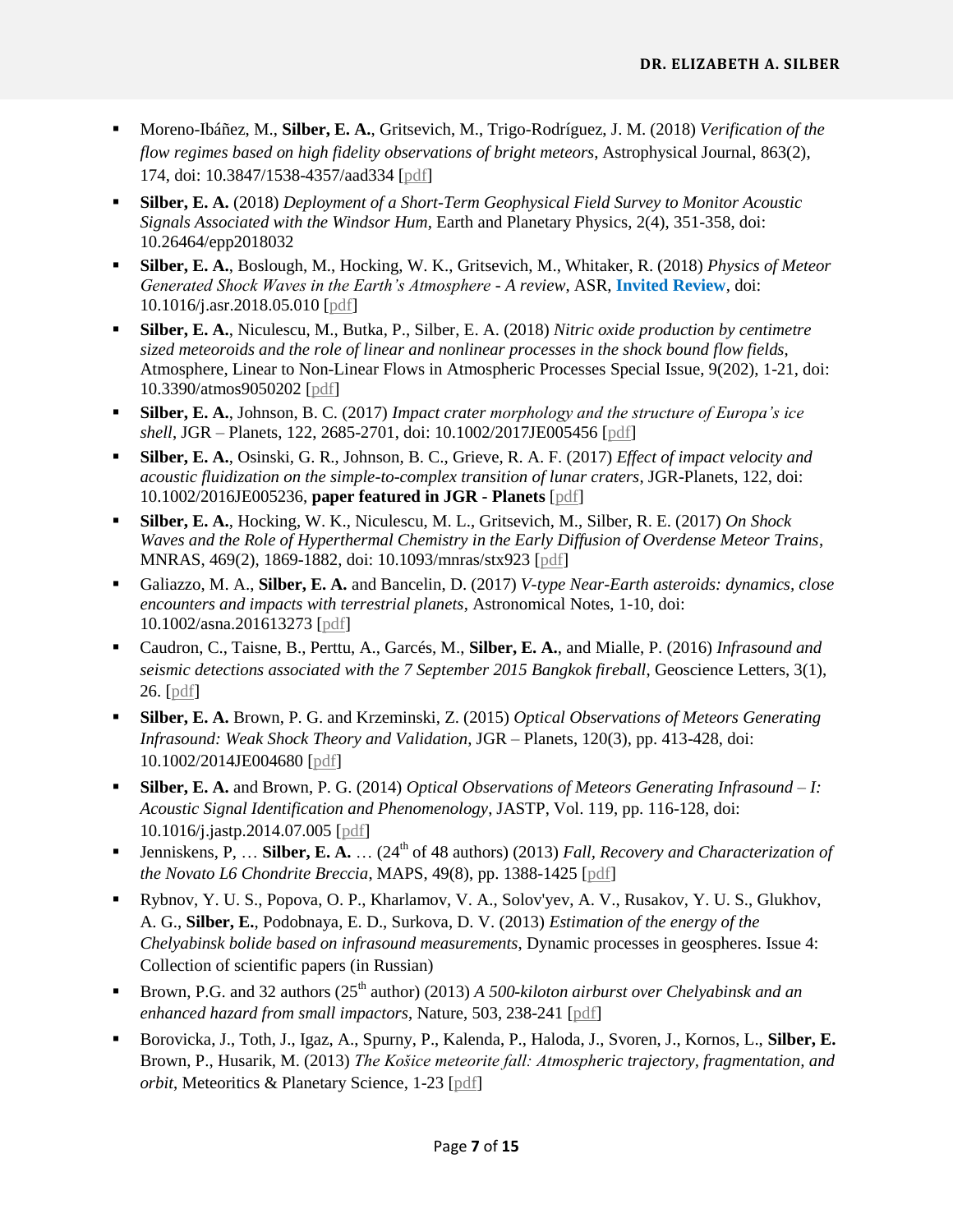- Jenniskens, P. and 68 authors,  $(52<sup>nd</sup>$  author) (2012) *Radar enabled recovery of Sutter's Mill, a unique carbonaceous chondrite regolith breccia*, Science, 338, 1583-1587 [\[pdf\]](http://astro.uwo.ca/~esilber/docs/2012_jenniskens-etal_Sutter%E2%80%99s%20Mill.pdf)
- Ens, T., Brown, P. Edwards, W., **Silber, E. A.** (2012) *Infrasound production by bolides: A global statistical study*, Journal of Atmospheric and Solar-Terrestrial Physics, Vol. 80, p. 208-229 [\[pdf\]](http://astro.uwo.ca/~esilber/docs/2012_ens-etal_statistical%20study.pdf)
- **Silber, E.A.**, Le Pichon, A. Brown, P. (2011) *Infrasonic Detection of a Near-Earth Object Impact over Indonesia on 8 October, 2009*, Geophysical Research Letters, Vol. 38, L12201 [\[pdf\]](http://astro.uwo.ca/~esilber/docs/2011_silber-etal_indonesia.pdf)
	- The above paper was featured in Nature Research Highlights: Nuclear network detects fireball (2011), Nature, Vol. 475, pp. 9
- Brown, P., McCausland, P.J.A., Fries, M., **E. Silber**, Edwards, W.N., Wong, D.K., Weryk, R.J., Fries J., Krzeminski, Z. (2011) *The Fall of the Grimsby Meteorite - I: Fireball dynamics and 6 orbit from radar, video and infrasound records*, Meteoritics and Planetary Science, Vol. 46, Issue 3, pp. 1-25 [\[pdf\]](http://astro.uwo.ca/~esilber/docs/2011_brown-etal_grimsby.pdf)
- **Silber, E.A.**, ReVelle, D.O., Brown, P.G., Edwards, W.N. (2009) *An estimate of the terrestrial influx of large meteoroids from infrasonic measurements*, JGR-Planets, 114, E08006 [\[pdf\]](http://astro.uwo.ca/~esilber/docs/2009_silber-etal_terrestrial%20influx.pdf)
- Brown, P.G., ReVelle, D.O., **Silber, E.A.**, Edwards, W.N., Arrowsmith, S., Jackson Jr., L.E., Tancredi, G., Eaton, D. (2008) *Analysis of a Crater Forming Meteorite Impact in Peru*, Journal of Geophysical Research – Planets, Vol. 113, E09007 [\[pdf\]](http://astro.uwo.ca/~esilber/docs/2008_brown-etal_peru.pdf)
- ReVelle, D.O., **Silber, E.A.**, Edwards, W.N., Brown, P.G. (2008), *Reanalysis of the Historic AFTAC Bolide Infrasound database*, The Earth, Moon and Planets, Vol. 102, issue 1-4, pp. 337-344

## Book Chapters

 **Silber, E.A.** and Brown, P. G. (2019) *Infrasound monitoring as a tool to characterize impacting Near-Earth Objects (NEOs)*, Chapter 31, in: Infrasound Monitoring (Challenges and New Perspective) Le Pichon et al. (eds.), Springer, ISBN: 9783319751382

## Manuscripts in preparation

- **Silber, E. A.**, Zanetti, M., Osinski, G. R., Johnson, B. C. (2019) *Effect of impact velocity on melt production in simple-to-complex lunar craters*, to be submitted to Icarus
- **Silber, E. A.**, Singer, K., Johnson, B. C., McKinnon, W., Schenk, P. (2019) *Formation of multiring basins on Europa*, to be submitted to a high impact journal
- Hildebrand, A. R., Hanton, L. T. J., Ciceri, F., Nowell, R., Lyytinen, E., **Silber, E. A.**, Brown, P. G., Gi, N., Jenniskens, P. M. M., Albers, J., Hladiuk, D. (2019) C*haracteristics of a well recorded, bright, meteorite-dropping fireball, British Columbia, Canada, September 4, 2017*, to be submitted to MAPS

### Non-Refereed Articles

- **Silber, E. A.** (2019) *The highlights of the AMS 2018 workshop*, Defence Research and Development Canada
- **Silber, E. A.** (2018) *Infrasound Observations of Bright Meteors: The Fundamentals*, WGN, International Meteor Organization, April 2018 Issue, 46(2), 52-61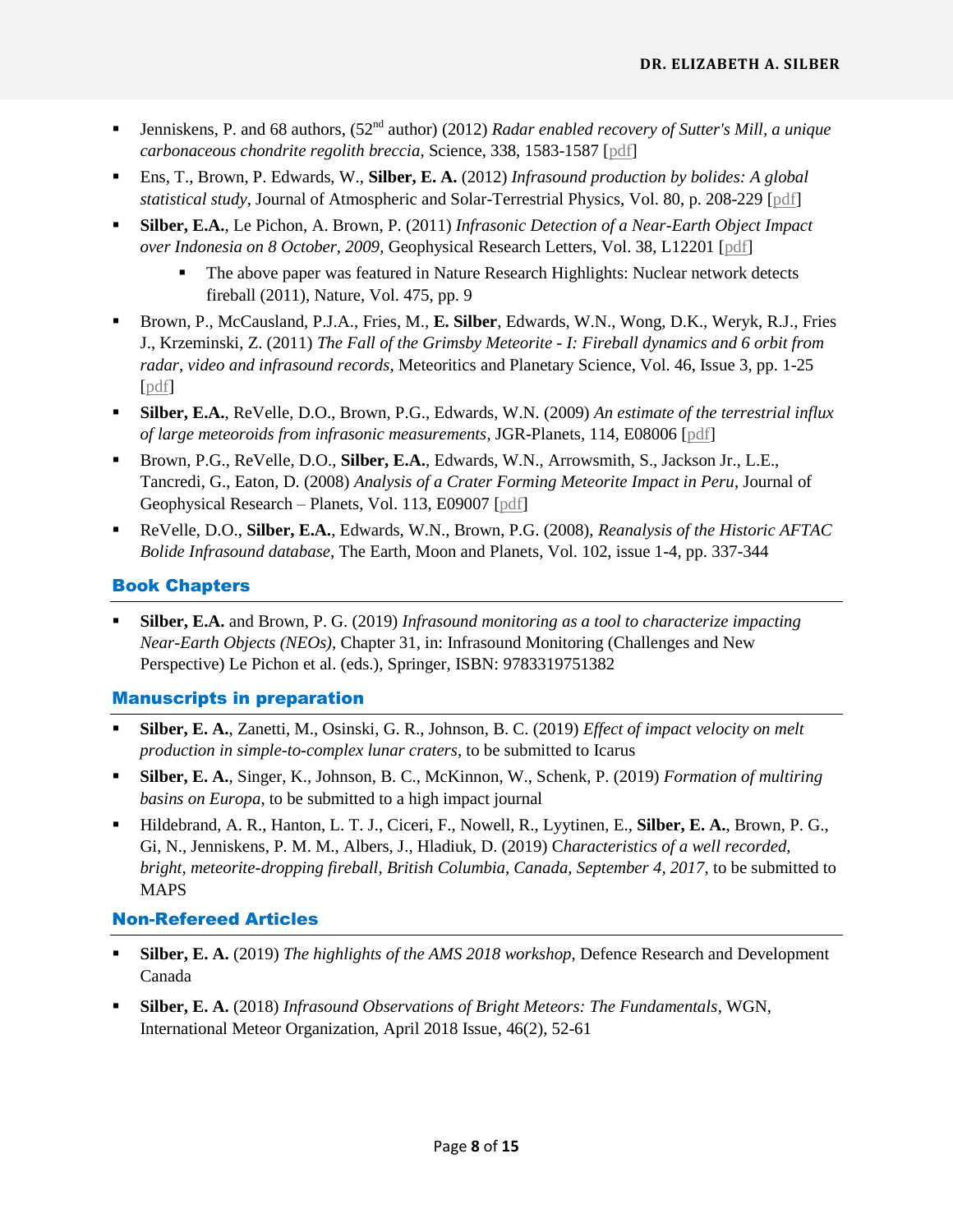- **Silber, E. A.**, Hocking, W. K. and Silber, R. E. (2018) *Shock waves generated by overdense meteors in the mesosphere lower thermosphere*, The Proceedings of the International Meteor Conference (IMC), Petnica, Serbia, 21-24 September, 2017
- **Silber, E. A.** (2014) *Observational and Theoretical Investigation of Cylindrical Line Source Blast Theory Using Meteors*, Electronic Thesis and Dissertation Repository, Paper 2112, <http://ir.lib.uwo.ca/etd/2112>
- **Silber, E. A.** (2014) *Infrasound as a scientific tool to study meteors*, IMC Conference Proceedings, 22–25 August 2013, Poznan, Poland
- **Silber, E. A.** and Brown, P. G. (2013) *Scientific Research to Characterize and Localize the Windsor Hum: Final Report*, Final Report for Department of Foreign Affairs and International Trade, Contract #7294374
- **Silber, E. A.** and Brown, P. G. (2013) *Scientific Research to Characterize and Localize the Windsor Hum: Preliminary Report*, Preliminary Report for Department of Foreign Affairs and International Trade, Contract #7294374
- **Silber, E. A.** (2013) *Transparency and Freedom of Information for Dual-use Research,* published in 2012-2013 Graduate Research Awards Debates on Disarmament, Arms Control and Non-Proliferation, The Simons Foundation, pp. 52-57
- **Silber, E. A.**, LePichon, A., Brown, P. (2011) *Infrasonic Detection of a Large Bolide Over South Sulawesi, Indonesia on October 8, 2009: Preliminary Results*, Meteoroids: The Smallest Solar System Bodies, NASA Technical report, Proceedings of the Meteoroids 2010 Conference held in Breckenridge, Colorado, USA, May 24–28, 2010
- **Silber, E. A.** (2011) *Contemplating solutions to annihilation*, Invited Article, Western News, The Western University
- **Silber, E. A.** (2011) *Should the Biological Weapons Convention Review Conference in 2011 revive the verification debate or focus instead on compliance?*, published in 2010-2011 Graduate Research Awards Debates on Disarmament, Arms Control and Non-Proliferation, The Simons Foundation, pp. 28-32
- Brown, P. G., Edwards, W. N., **Silber, E. A.** (2006) *The Potential of the International Monitoring System Infrasound Network for the Detection of Rocket Launches*, Department of Foreign Affairs and International Trade (DFAIT), Canada Report, 43 Pages + Appendix, Contract #IDC 0061
- **Silber, E. A.** (2007) *A theoretical and experimental investigation of hypersonically generated cylindrical line source blastwaves using meteors*, Undergraduate Honors Thesis, Western University

## Talks and Presentations

- Crósta, A. P., **Silber, E. A.**, Lopes, R. M. C., Johnson, B. C., Malaska M. J. (2019) *Modeling the formation of Menrva impact crater in Titan: Implications for a potentially habitable hydrocarbon world*, LPSC 50, held March 18–22, 201, The Woodlands, TX, USA
- Tornabene, L. L. … **Silber, E. A.** … (21st of 24 authors) (2019) Mission science/operations support and training for spacecraft payloads: Building the next generation of planetary mission professionals, LPSC 50, held March 18–22, 201, The Woodlands, TX, USA
- **Silber, E. A.**, Mialle, P. (2018) *Infrasound Monitoring of Explosive Sources in the Atmosphere: Rockets and Bolides*, AGU Fall Meeting, Washington, DC, 10 – 14 December, 2018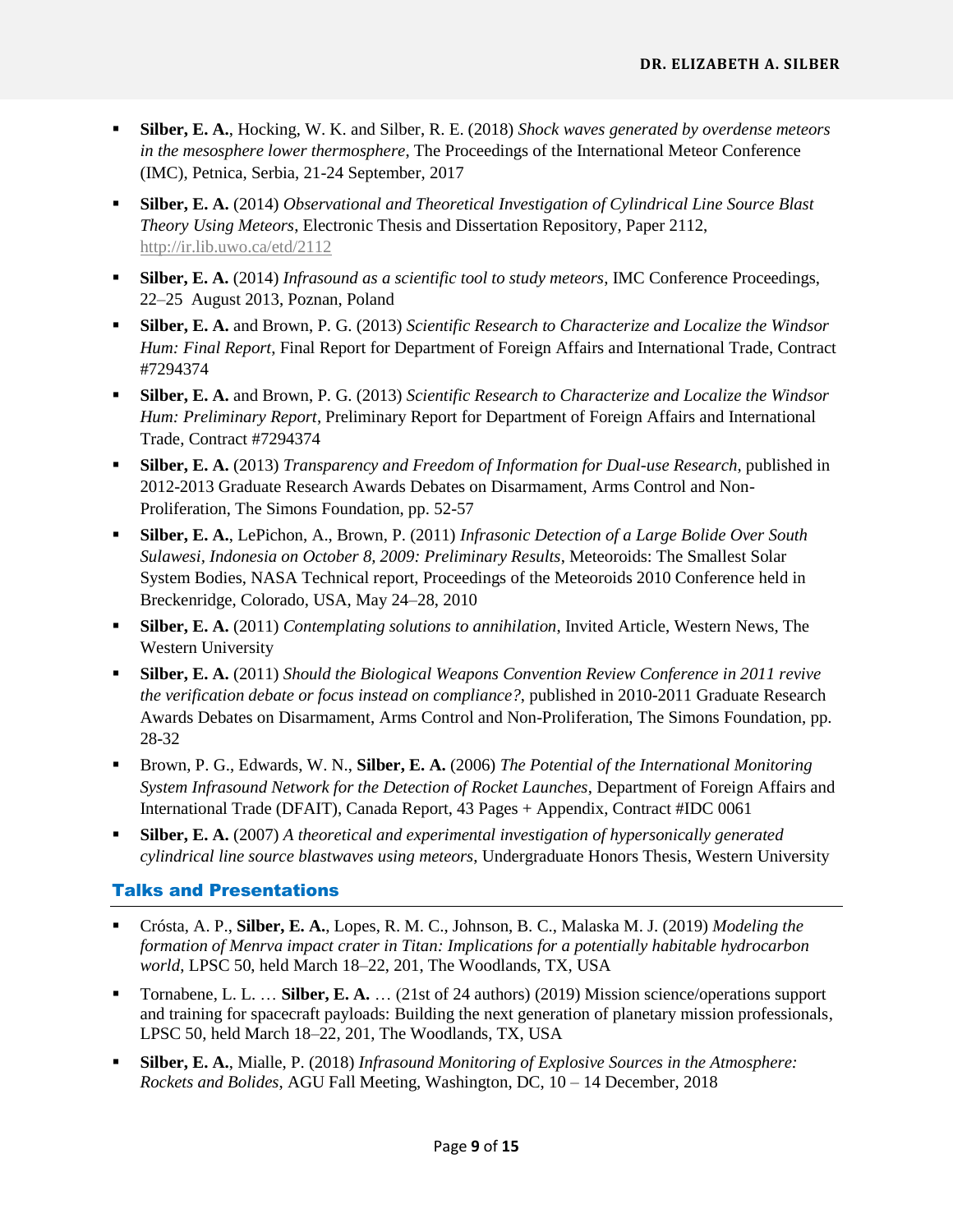- Johnson, B. C., **Silber, E. A.**, Bjonnes, E., Kjaer, K. H., Wiggins, S. MacGregor, J. A., Larsen, N. K. (2018) *Formation of terrestrial craters on thick ice sheets*, AGU Fall Meeting, Washington, DC, 10 – 14 December, 2018
- **Silber, E. A.**, Gritsevich, M., Boslough, M., Hocking, W. K., Whitaker, R. (2018) *Shock waves generated by meteoroids impacting the Earth's atmosphere: An up-to-date state of knowledge in the field*, European Planetary Science Congress 2018, Berlin, Germany, September 16 – 21, 2018, abstract #585.
- Gritsevich, M., **Silber, E. A.** (2018) *Insights into impact-classification scheme based on the fireball analysis*, European Planetary Science Congress 2018, Berlin, Germany, September 16 – 21, 2018.
- **Silber, E. A.**, Gritsevich, M., Silber, R. E., Butka, P. (2018) *The production of nitric oxide by centimetre-sized meteoroids in the upper atmosphere*, European Planetary Science Congress 2018, Berlin, Germany, September 16 – 21, 2018, abstract #582.
- Kuznetsova, D., Gritsevich, M., **Silber, E. A.**, Christou, A. (2018) *Analytical model for determining the outcome of meteoroid entry into the Martian atmosphere*, 81st Annual Meeting of The Meteoritical Society, Moscow, Russia, July 22-27, 2018, abstract #6198.
- Gritsevich, M., **Silber, E. A.** (2018) *Insights into impact-classification scheme based on the fireball analysis*, 81st Annual Meeting of The Meteoritical Society, Moscow, Russia, July 22-27, 2018, abstract #6121.
- **Silber, E. A.**, Gritsevich, M., Silber, R. E. (2018) *Nitric oxide production by centimeter-sized meteoroids impacting the Earth's atmosphere*, 81st Annual Meeting of The Meteoritical Society, Moscow, Russia, July 22-27, 2018, abstract #6183.
- **Silber, E. A.**, Gritsevich, M., Boslough, M., Hocking, W. K., Whitaker, R. (2018) *Shock waves generated by meteoroids impacting the Earth's atmosphere: A comprehensive review*, 81st Annual Meeting of The Meteoritical Society, Moscow, Russia, July 22-27, 2018, abstract #6186.
- **Silber, E. A.** (2018) *Impact craters and meteor generated shock waves: A journey from Europa to Earth*, CalTech (invited seminar)
- **Silber, E. A.**, Johnson, B. C. (2018) *Formation of multiring basins on Europa*, LPSC 49, held March 19–23, 2018, The Woodlands, TX, USA, LPI Contrib. No. 2083, abstract #1349
- Hildebrand, A. R., Hanton, L. T. J., Ciceri, F., Nowell, R., Lyytinen, E., **Silber, E. A.**, Brown, P. G., Gi, N., Jenniskens, P. M. M., Albers, J., Hladiuk, D. (2018) *Characteristics of a well recorded, bright, meteorite-dropping fireball, British Columbia, Canada, September 4, 2017*, LPSC 49, held March 19–23, 2018, The Woodlands, TX, USA, LPI Contrib. No. 2083, abstract #3006
- **Silber, E. A.**, Zanetti, M, Osinski, G. R., Johnson, B. C., Grieve, R. A. F. (2018) *A combined modeling and observational study of the effect of impact velocity on production of melt in simple-tocomplex lunar craters*, LPSC 49, held March 19–23, 2018, The Woodlands, TX, USA, LPI Contrib. No. 2083, abstract #1401
- Osinski, G. R., **Silber, E. A.**, Clayton, J, Grieve, R. A. F., Hansen, K., Johnson, C. L., Kalynn, J., Tornabene, L. L. (2018) *Lunar transitional impact craters: Insight into the effect of target lithology on the impact cratering process*, LPSC 49, held March 19–23, 2018, The Woodlands, TX, USA, LPI Contrib. No. 2083, abstract #1734
- Bjonnes, E. E., Johnson, B. C., **Silber, E. A.** (2018) *Formation of impact craters on Ganymede and Callisto as a constraint on ice shell structure*, LPSC 49, held March 19–23, 2018, The Woodlands, TX, USA, LPI Contrib. No. 2083, abstract #1548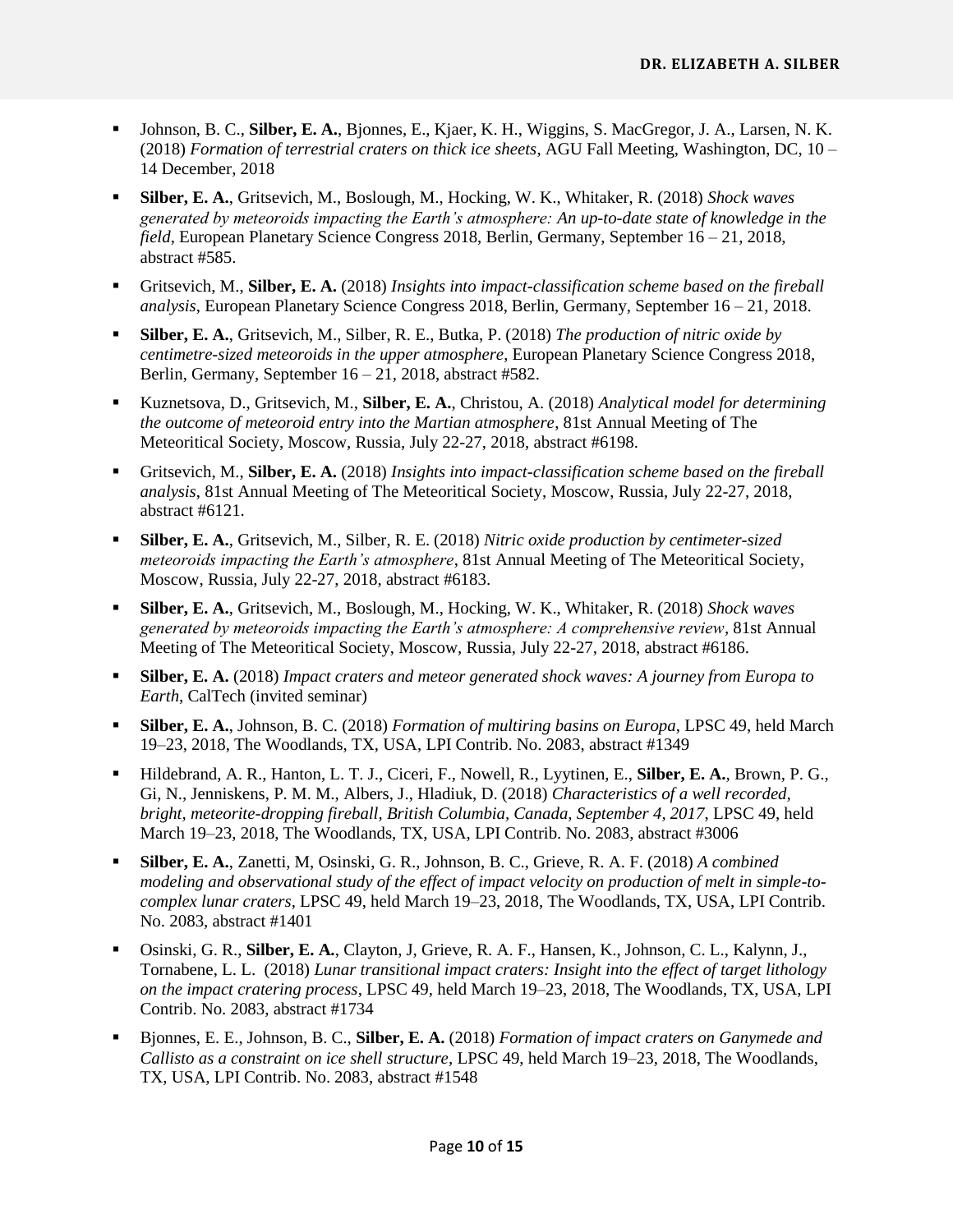- Wiggins, S., Johnson, B. C., **Silber, E. A.** (2018) *Impact generated porosity at depth within the lunar crust*, LPSC 49, held March 19–23, 2018, The Woodlands, TX, USA, LPI Contrib. No. 2083, abstract #2157
- Moreno-Ibáñez, M, **Silber, E. A.**, Grtisevich, M., Trigo-Rodriguez, J. M. (2018) *Flight flow regimes of meteoroids determined from infrasound detection*, LPSC 49, held March 19–23, 2018, The Woodlands, TX, USA, LPI Contrib. No. 2083, abstract #2327
- **Silber, E. A.**, Johnson, B. C. (2017) *Numerical modeling the formation of impact craters: Implications for the structure of Europa's ice shell*, AGU Fall Meeting, 11-15 December, 2017, New Orleans, USA, abstract #225885
- **Silber, E. A.** (2017) *History and development of infrasound monitoring: The intertwined world of civilian and military applications*, Defence Research and Development Canada, Dartmouth, NS (invited talk)
- **Silber, E. A.** (2017) *Deciphering the structure of Europa's ice shell through numerical modeling of the formation of impact craters*, Brown University (invited talk)
- **Silber, E. A.**, Silber, R. E. and Hocking, W. K. (2017) *Shock waves generated by overdense meteors in the mesosphere lower thermosphere*, International Meteor Conference, Petnica, Serbia, 21-24 September, 2017
- Gritsevich, M., Kero, J., **Silber, E. A.**, Silber, R.E., Penttilä, A., Nakamura, T., Muinonen, K. (2017) *Challenges in interpreting meteor detections based on middle and upper atmosphere radar measurements*, Finnish URSI Convention on Radio Science, 7-8 September, 2017, Helsinki, Finland
- Silber, R. E., Hocking, W. K., **Silber, E. A.**, Gritsevich, M., Niculescu, M. L. (2017) *Detection and Characterization of Meteor Shockwaves Using Radar Observed Meteor Head Echo/Height Correlation*, 32nd URSI GASS, 19-26 August 2017, Montreal, Quebec, Canada
- **Silber, E. A.**, Johnson, B. C. (2017) *The structure of Europa's ice shell: Insights from numerical modeling*, The 80th Annual Meeting of the Meteoritical Society, 23-28 July, 2017, Santa Fe, New Mexico, USA, abstract #6148, LPI Contrib. No. 1987
- Silber, R. E., **Silber, E. A.**, Gritsevich, M. (2017), *On detection of shockwaves generated by overdense meteors*, The 80th Annual Meeting of the Meteoritical Society, 23-28 July, 2017, Santa Fe, New Mexico, USA, abstract #6256
- Silber, R. E., **Silber, E. A.**, Gritsevich, M., Niculescu, M. L., Hocking, W. K. (2017), *On the mechanism of early rapid removal of electrons from postadiabatically expanding overdense meteor trains*, The 80th Annual Meeting of the Meteoritical Society, 23-28 July, 2017, Santa Fe, New Mexico, USA, abstract # 6317
- Moreno-Ibáñez, M., Gritsevich, M., Lyytinen, E., **Silber, E. A.**, Silber, R. E., Trigo-Rodríguez, J. M. (2017) *Revised masses for the Canadian meteor network fireballs*, The 80th Annual Meeting of the Meteoritical Society, 23-28 July, 2017, Santa Fe, New Mexico, USA, abstract # 6318
- Wiggins, S. E., Johnson, B. C., **Silber, E. A.**, Bowling, T. J., Melosh, H. J., Collins, G. (2017) *Impact fragmentation: Development of megaregolith and porosity*, Origins of Solar Systems, Gordon Research Conference, 18 – 23 June, 2017, South Hadley, MA, US
- Hocking, W.K., Silber, R. E., **Silber, E. A.** (2017) *Impact of Ozone and Oxygen on Early Stage Decay of Transitionally- and Overdense Meteor Trails*, The 15th International Workshop on Technical and Scientific Aspects of MST Radar and the 18th EISCAT International Symposium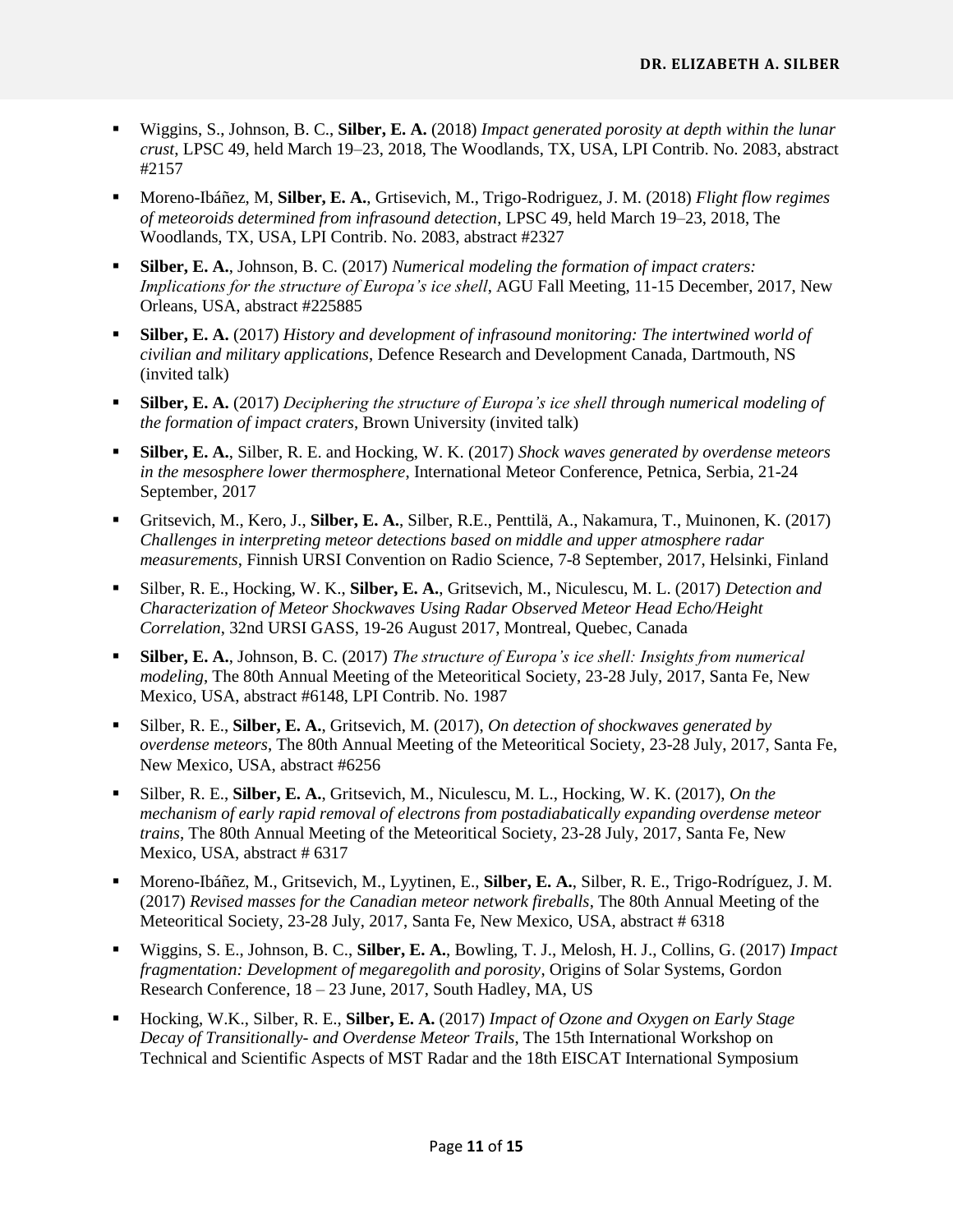(MST15/iMST2/EISCAT18), held in The National Institute of Polar Research (NIPR), May 26-31, 2017, Tachikawa, Tokyo, Japan, paper #M7-8

- Galiazzo, M. A., **Silber, E. A.**, Dvorak, R., Aljbaae, S. (2017) *Possible impacts with Centaurs!*, Impacts in planetary systems, Lund Observatory, Sweden, 15 – 17 May, 2017
- Silber, R. E., Hocking, W. K., **Silber, E. A.**, Gritsevich, M. (2017) *On the Possibility of Constraining Bright Meteor Shock Wave Forming Altitudes – Theoretical Consideration of Relationship to Radar Observed Meteor Head Echo Termination Heights in MLT*, CAP Congress, May 28 - June 2, 2017, Kingston, ON, Canada, abstract #1578
- **Silber, E. A.**, Johnson, B. C. (2017) *Impact craters and the structure of Europa's ice shell*, LPSC 48, held March 20–24, 2017, The Woodlands, TX, USA, abstract 1277
- **Silber, E. A.**, Osinski, G. R., Johnson, B. C., Grieve, R. A. F. (2017) *Numerical Modelling of the Effect of Impactor Size and Velocity on Morphological Diversity of Simple-to-Complex Lunar Craters*, LPSC 48, held March 20–24, 2017, The Woodlands, TX, USA, abstract 1027
- Gritsevich, M., **Silber, E. A.**, Lyytinen, E., Moreno-Ibáñez, M., Trigo-Rodríguez, J. M., Muinonen, K., Penttila, A., Silber, R. E. (2017) *A New Approach to Estimate Meteoroid Impact Hazard Based on Atmospheric Trajectory Analysis*, LPSC 48, held March 20–24, 2017, The Woodlands, TX, USA, abstract 2471
- Wiggins, S. E., Johnson, B. C., **Silber, E. A**., Bowling, T. J., Melosh, H. J. (2017) *Impact Fragmentation and Development of the Lunar Regolith*, LPSC 48, held March 20–24, 2017, The Woodlands, TX, USA, abstract 1295
- Silber, R. E., Hocking, W. K., **Silber, E. A.**, Gritsevich, M. (2017) *On the Possibility of Constraining Bright Meteor Shock Wave Forming Altitudes – Theoretical Consideration of Relationship to Radar Observed Meteor Head Echo/Height Termination Heights in MLT*, CAP Congress, Kingston, ON, May 28 - June 2, 2017, abstract #1578
- Silber, R. E., Hocking, W. K., **Silber, E. A.**, Gritsevich, M., Niculescu, M. L. (2017) *Detection and Characterization of Meteor Shockwaves Using Radar Observed Meteor Head Echo/Height Correlation*, 32nd URSI GASS, Montreal, 19-26 August 2017
- Silber, E. A., Osinski, G. R., Johnson, B. C., Grieve, R. A. F. (2017) *The Effect of Projectile Properties on Transitional Impact Crater Morphologies and Melt*, Fallona Interdisciplinary Showcase, Western University, held January 16, 2017
- Gritshevich, M., **Silber, E. A.**, Lyytinen, E., Moreno-Ibanez, M., Trigo-Rodriguez, J. M., Muinonen, K. (2016) *Meteoroid Impact Hazard based on Atmospheric Trajectory Analysis*, AGU Fall Meeting, 12-16 December, 2016, San Francisco, CA, USA, abstract P43B-2104
- **Silber, E. A.** (2016) *Fire in the sky: Lessons learned from recent bolide impacts*, Brown University (invited talk)
- **Silber, E. A.**, Osinski, G. R., Grieve, R. A. F. (2016) *The Effect of Impactor Properties on Lunar Transitional Crater Morphologies and Melt*, 79th Annual Meeting of the Meteoritical Society, held August 7 - 12, 2016 in Berlin, Germany, abstract # 6490
- Osinski, G. R., Francis, R., Haltigin, T., Kerrigan, M. C., Pontefract, A., **Silber, E. A.**, Tornebene, L. L. (2016) *Overview of the 2015 CanMars Mars Sample Return Analogue Mission*, 47th Lunar and Planetary Science Conference, held March 21-25, 2016 at The Woodlands, Texas. LPI Contribution No. 1903, p.2616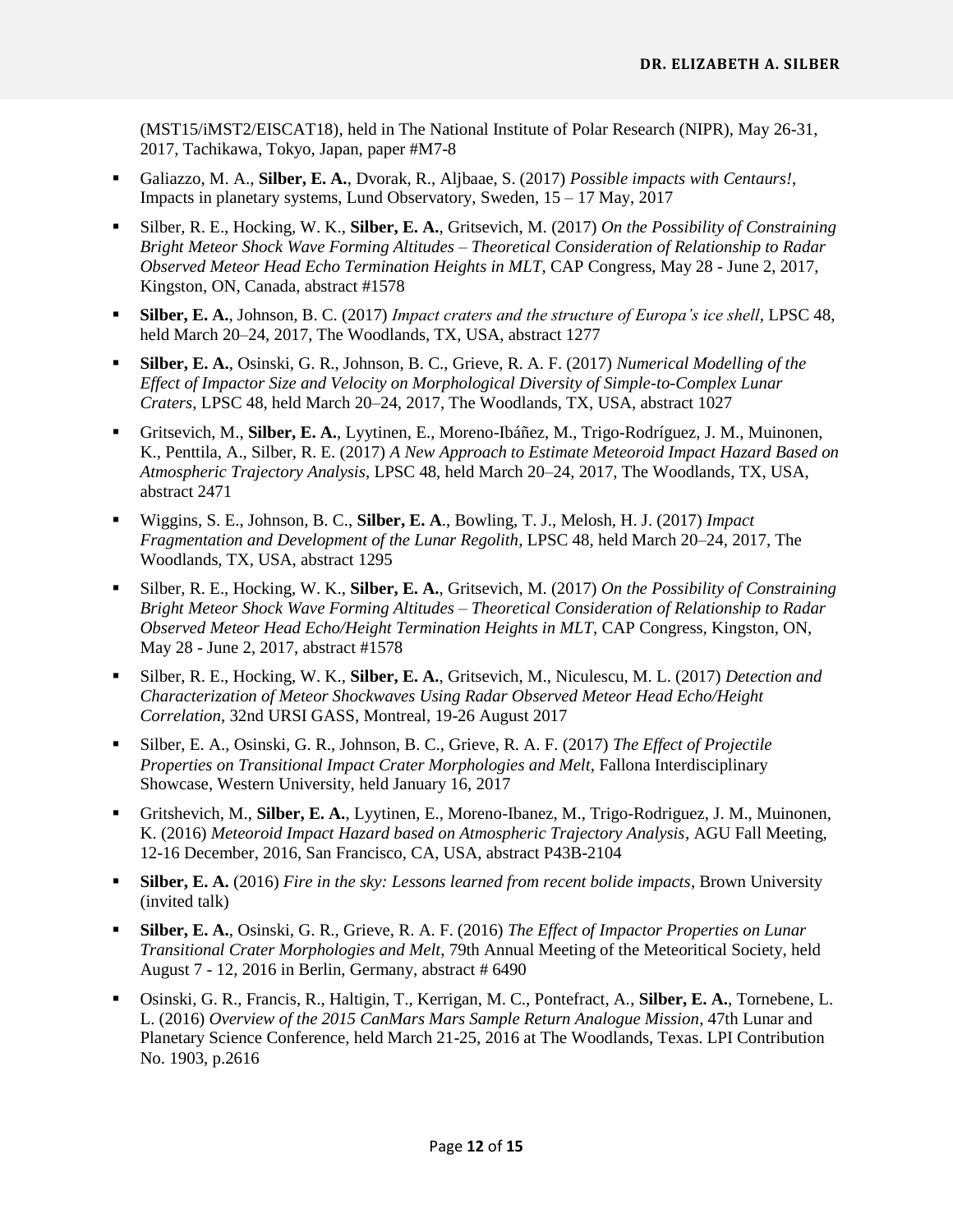- Galiazzo, M. A., **Silber, E. A.**, Bancelin, D., Wiegert, P., Osinski, G. R. (2016) *V-Type NEAS: Orbital Dynamics and Collissional Interactions with Terrestrial Planets*, 47th Lunar and Planetary Science Conference, held March 21-25, 2016 at The Woodlands, Texas. LPI Contribution No. 1903, p.1393
- **Silber, E. A.**, Osinski, G. R., Grieve, R. A. F. (2016) *Differences in Transitional Crater Morphologies as a Function of Impactor Properties*, 47th Lunar and Planetary Science Conference, held March 21-25, 2016 at The Woodlands, Texas. LPI Contribution No. 1903, p.1086
- **Silber, E. A.**, Osinski, G. R., Francis, R., Cross, M. D. G., Pritchard, I. M. (2016) *2015 CanMars MSR Analogue Mission: An Overview of the Mission Control Tactical Team*, 47th Lunar and Planetary Science Conference, held March 21-25, 2016 at The Woodlands, Texas. LPI Contribution No. 1903, p.1083
- Hopkins, R. T., Collins, G. S., Osinski, G. R., **Silber, E. A.** (2015) Modelling the Effect of Material Anisotropy on Impacts into Layered Targets, *Fallona Family Interdisciplinary Showcase*, Western University, Dec 8, 2015
- **Silber, E. A.**, Osinski, G. R. (2015) Hydrocode Modelling of Impact Processes, *Fallona Family Interdisciplinary Showcase*, Western University, Dec 8, 2015
- Galiazzo, M. A., **Silber, E. A.**, Bancelin, D., Wiegert, D., Osinski, G. R. (2015) V-Type NEAs: Orbital Dynamics and Collisional Interactions with Terrestrial Planets, *Fallona Family Interdisciplinary Showcase*, Western University, Dec 8, 2015
- Galiazzo, M. A., **Silber, E. A.**, Bancelin, D., Wiegert, D., Osinski, G. R. (2015) V-Type NEAs: Impacts and Close Encounters with Terrestrial Planets, *COSPAR Symposium*, Foz do Iguacu, Brazil, Nov 9 - 13, 2015
- **Silber, E. A.**, Osinski, G. R. (2015) The Role of Damage and Porosity on Crater Size: Insights from Modeling Lunar Impacts *Bridging the Gap III: Impact Cratering in Nature, Experiments, and Modeling*, Freiburg, Germany, Sep 21-23, 2015, LPI contribution # 1861, p. 1023
- Galiazzo, M. A., **Silber, E. A.**, Bancelin, D., Wiegert, D., Osinski, G. R. (2015) V-Type NEAs: Impacts and Close Encounters with Terrestrial Planets, *Bridging the Gap III: Impact Cratering in Nature, Experiments, and Modeling*, Freiburg, Germany, Sep 21-23, 2015, LPI contribution # 1861, p. 1024
- Hopkins, R. T., Collins, G. S., Osinski, G. R., **Silber, E. A.** (2015) Modelling the Effect of Material Anisotropy on Impacts into Layered Targets, *Bridging the Gap III: Impact Cratering in Nature, Experiments, and Modeling*, Freiburg, Germany, Sep 21-23, 2015, LPI contribution # 1861, p. 1092
- **Silber, E. A.** (2015) Modelling Lunar Impact Craters, *CREATE Annual Meeting,* Queens University, Kingston, Ontario, June 7, 2015
- Brown, P.G., Dube, K., **Silber, E.** (2014) *Detecting NEO Impacts using the International Monitoring System*, 46th DPS Meeting, Tuscon, Arizona, November 9-14, 2014
- **Silber, E. A.** (2014) *Meteors as analogues to high altitude explosive sources in the atmosphere: signal identification and phenomenology*, Infrasound Technology Workshop 2014, Vienna, Austria, October 13-16, 2014
- **Silber, E. A.** (2014) *Weak shock theory and validation using experimental observations of meteor generated infrasound*, Infrasound Technology Workshop 2014, Vienna, Austria, October 13-16, 2014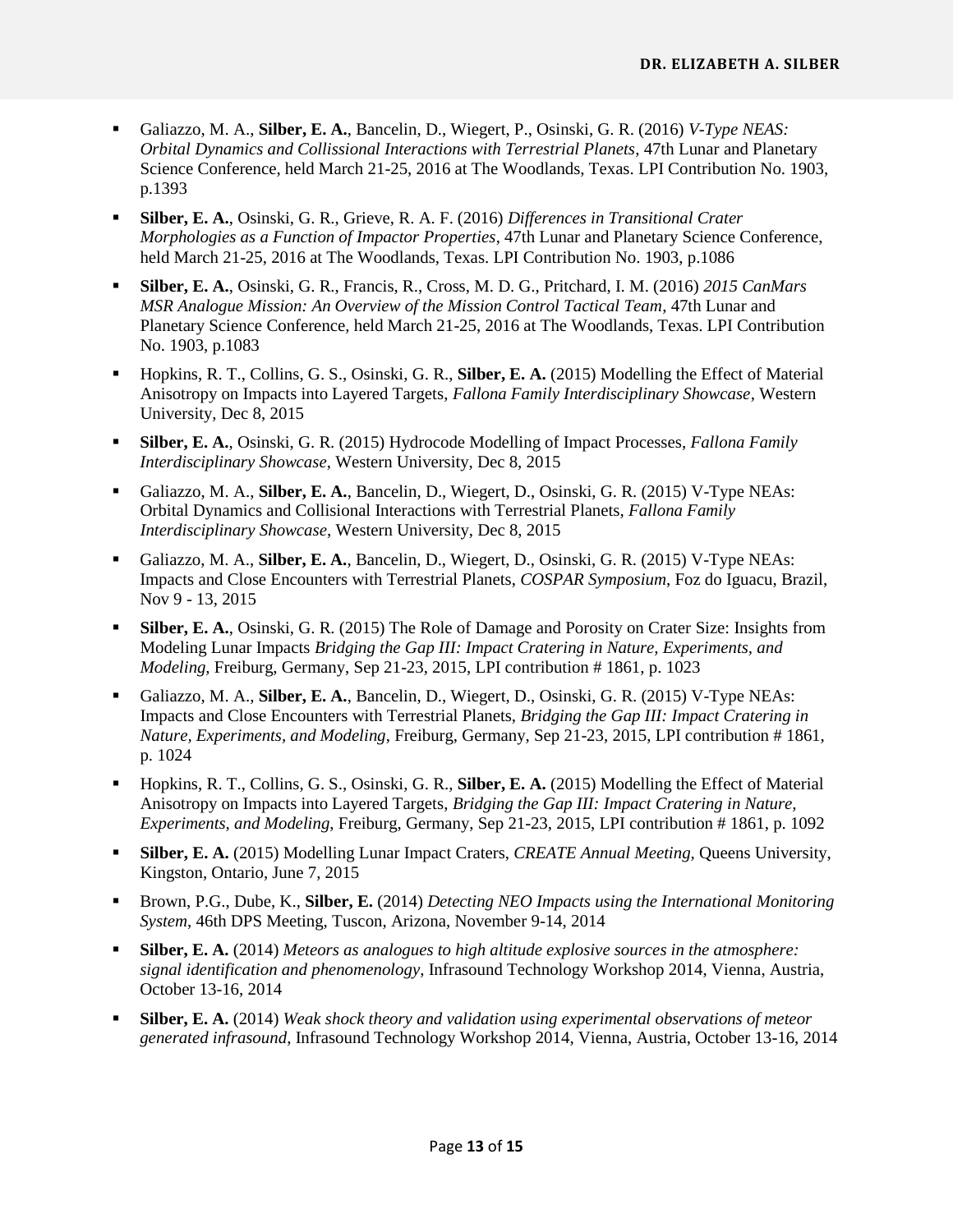- **Silber, E. A.** and Brown, P. G. (2013) *Simultaneous Infrasonic and Optical observations of bright meteors: analysis of acoustic source heights and signal classification*, Meteoroids 2013 Conference, Poznan, Poland, Aug 26 – 30, 2013
- **Silber, E. A.** (2013) *Infrasound as a scientific tool to study meteors*, International Meteor Conference (IMC 2013), Poznan, Poland, Aug 22 – 25, 2013, Keynote Lecture
- **Silber, E. A.** and Brown, P. G. (2013) *Model validation of explosive atmospheric sources*, S&T 2013, Vienna, Austria, Jun 17 – 24, 2013
- **Silber, E. A.** (2013) *Infrasound as a scientific tool: from geopolitics to meteors*, Dalhousie University, Halifax, Invited Lecture
- Brown, P. and **Silber, E. A.** (2013) *The Sutter's Mill Meteorite: Fall and Recovery*, CPSX Research Forum, Western University, January, 2013
- Brown, P., Ens, T., Edwards, W., **Silber, E. A.** (2012) *Global Detection of Airbursts: A Combined Satellite-Infrasound Study*, 43rd Lunar and Planetary Science Conference, held March 19–23, 2012 at The Woodlands, Texas. LPI Contribution No. 1659, id.1581
- **Silber, E. A.** (2012) *Silent Sound: Infrasound Demystified*, Society of Graduate Students 25th Annual Western Research Forum, Western University, London, ON, March 26-27, 2012
- Popova, O., **Silber, E. A.**, Rybnov, Y. (2011) *The detection of a superbolide over Tajikistan (July 23, 2008)*, Physics of Surrounding Environments Conference, held in Tomsk, Russia, June 27 – July 1, 2011
- **Silber, E. A.**, Le Pichon, A., Brown, P. (2011) *Infrasonic detection and analysis of the Oct 8, 2009 Bolide over Indonesia*, CASCA Conference, held in London, Ontario, May 30 – June 2, 2011
- **Silber, E. A.**, Le Pichon, A., Brown, P. (2010) *Infrasonic detection and analysis of the Oct 8, 2009 Bolide over Indonesia*, Infrasonic Technology Workshop (ITW) 2010, Tunis, Tunisia
- **Silber**, **E. A.,** Brown, P. G., McCausland, P. J., Fries, M., Edwards, W.N., Wong, D. K., Weryk, R. J., Fries J. and Krzeminski, Z. (2010) *Infrasonic Observations of the Grimsby Meteorite Fall*, Infrasonic Technology Workshop (ITW) 2010, Tunis, Tunisia
- **Silber, E. A.**, Le Pichon, A., Brown, P. (2010) *Infrasonic detection and analysis of the Oct 8, 2009 superbolide near Indonesia*, Conference Proceedings, CAP Congress 2010, Toronto, ON, Canada, June 6-11, 2010
- **Silber, E. A.**, Le Pichon, A., Brown, P. (2010) *Infrasonic detection and analysis of the Oct 8, 2009 superbolide near Indonesia*, Conference Proceedings, Meteoroids 2010, Breckenridge, CO, May 24- 28, 2010
- **Silber, E.A.**, ReVelle, D. O., Brown, P. (2010) *Development and testing of a weak shock model of infrasonic propagation using regional observations of meteors*, Meteoroids 2010, Breckenridge, CO, May 24-28, 2010
- **Silber, E. A.** (2010) *Cratering Processes in the Solar System,* Invited Talk, AB Lucas Secondary School, London, Ontario
- **Silber, E. A.** (2009*) Infrasonic Observations of Meteors and Weak Shock Theory*, Graduate Research Symposium, Western University
- Revelle, D. O., **Silber, E.A.**, Brown, P.G., Edwards, W.N. (2008) *An Estimate of the Terrestrial Influx of Large Meteoroids from Infrasonic Measurements,* Infrasound Technical Workshop Proceedings, Bermuda, USA